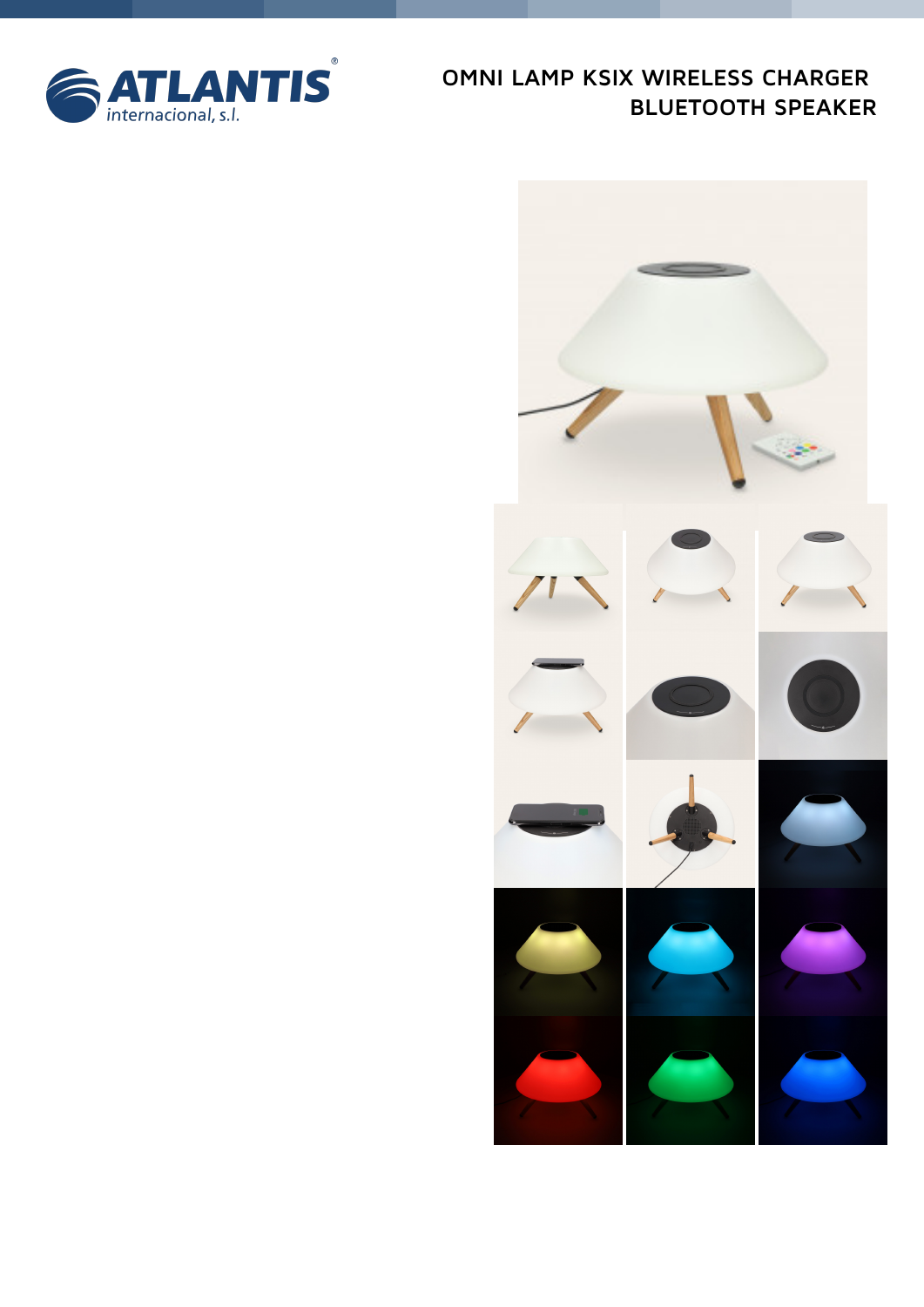## **DESCRIPTION**

Omni Lamp is a complete Gadget with functions such as lamp with different ambient lights, Bluetooth speaker and wireless fast charging. An ideal complement for offices, desks at home or bedside tables. In addition, it is managed through a remote control.

#### **Multicolored ambient light**

7 colors to create the ambient you need. Cool and warm colors: red, green, violet, blue, pink, yellow and white. This lamp can create any kind of atmosphere.

#### **Bluetooth speaker with TWS possibility**

. . . . . . .

With 5W output, the lamp will make any room even more pleasant, by being also a powerful speaker. Thus, it will not only create a visual atmosphere, but also an acoustic one. Moreover, when purchasing 2 lamps, they can be linked to each other to perform the True Wireless Stereo (TWS) function.

#### **Remote control**

KSIX's Omni Lamp includes a remote control with which you can choose the tones of the light, the random mode, the different light intensities, turn on and off the Bluetooth function, control the music (Play, Pause, move to next or previous track, etc.) and its volume. All without having to approach the lamp.

#### **Wireless charging**

To make Omni Lamp an even more practical gadget, the Fast Wireless Charging (10W) feature has been added.

### **Qi compatible devices**

The wireless charger is compatible with all Qi-enabled devices. It is possible to verify that the terminal is enabled with fast charging wireless technology in the user manual or by consulting the supplier. The compatible devices include (list updated 21/05):

APPLE:

iPhone 12, 12 Mini, 12 Pro, 12 Pro Max

iPhone 11, 11 Pro, 11 Pro Max

iPhone Xs, Xs Max

iPhone Xr

iPhone X

iPhone 8, 8 Plus

iPhone SE 2020

SAMSUNG:

Galaxy S10, S10e, S10

Galaxy Note 10, 10+

Galaxy S20, S20+, S20 Ultra

Galaxy S21, S21+, S21 Ultra

XIAOMI:

Xiaomi Mi Mix 2s

Xiaomi Mi Mix 3

Xiaomi Mi 9

Xiaomi Mi 10, 10 Pro

Xiaomi Mi 11, 11 Pro

HUAWEI:

Huawei Mate 20 Pro

Huawei Mate 30 Pro

Huawei P30 Pro